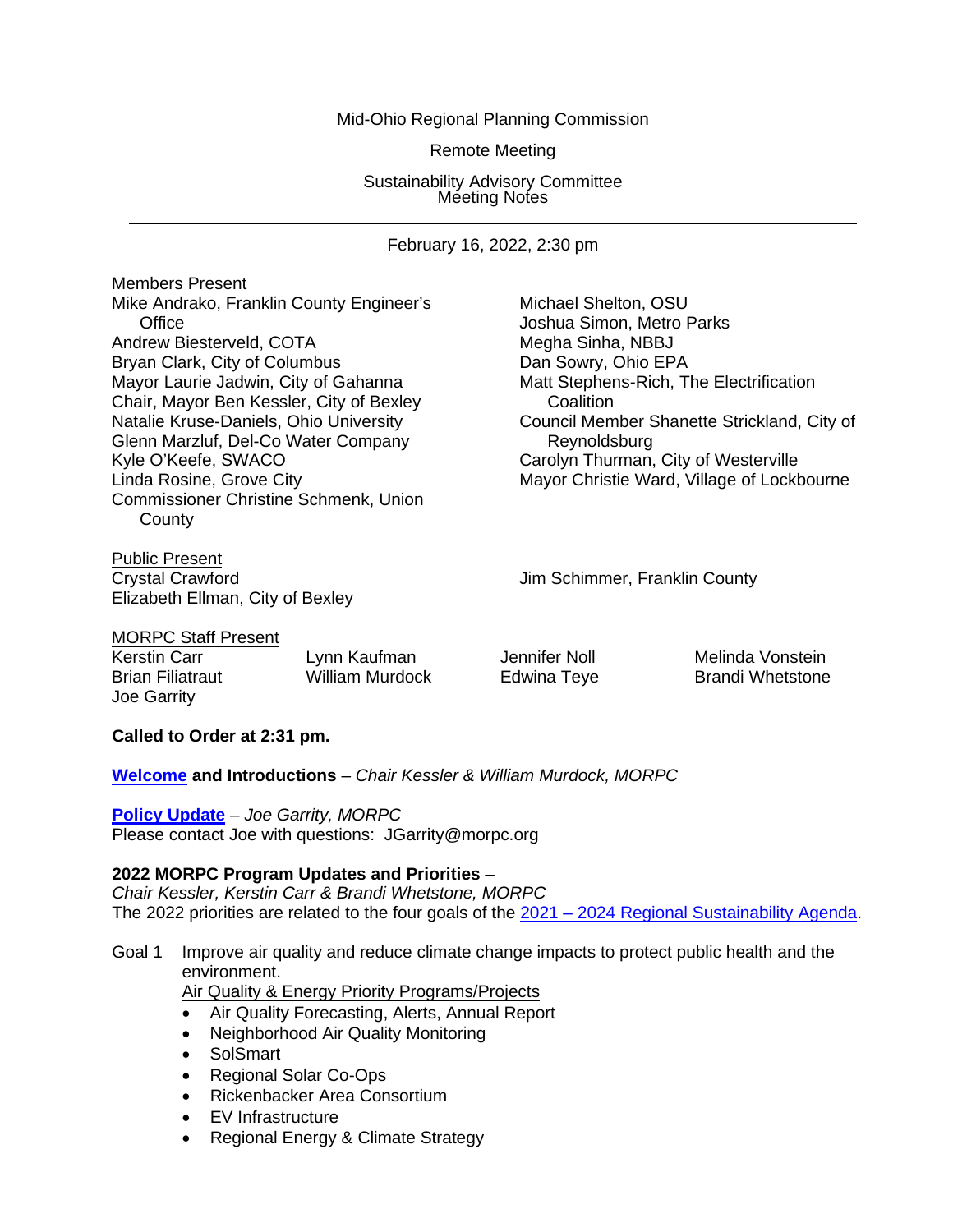Sustainability Advisory Committee Notes, February 16, 2022 Page 2 of 3

- Goal 2 Protect and preserve natural resources to support a healthy and resilient region. Water & Natural Resources Priority Programs/Projects
	- Sustaining Scioto Board
	- 208 Water Quality Management Planning
	- Clean Ohio Conservation Fund
- Goal 3 Improve quality of life for all residents by creating sustainable and equitable communities Mobility & Community Development Priority Programs/Projects
	- Central Ohio Greenways
	- Complete Streets
	- LinkUS
	- Home Weatherization, Repair, and Lead Abatement
- Goal 4 Promote robust, inclusive, and sustainable growth and development. Sustainable Growth Priority Programs/Projects
	- Regional Housing & Development
	- RAPID 5
	- Sustainable2050

## **Working Group/Board Updates**

Chair Kessler welcomed two new Board Chairs, Glenn Marzluf for the Sustaining Scioto Board, and Mike Andrako for the Central Ohio Greenways Board.

## Sustaining Scioto Board *– Chair Glenn Marzluf*

The Board met on December 16 with a presentation from Dr. Carrie Shaffer-Morrison from The Ohio State University on the topic *Understanding Sustainable Land Management Among Farmers*. Glenn Marzluf, previously Vice Chair of the Board, will serve as the Chair in 2022. The Board will meet again on February 23.

## Agricultural and Rural Communities Outreach Team

The Team met on January 20, with a discussion led by Chair Brian Brandt regarding programming as a follow up to the Farmer/Non-Farmer Stakeholder Engagement Study recently conducted. The Team will discuss logistical considerations and other programming alternatives at their next meeting on March 17.

## Energy & Air Quality Working Group *– Chair Matt Stephens-Rich*

The Energy & Air Quality Working Group met January 25 with a presentation from Mike Foley, the Sustainability Director of Cuyahoga County. In energy-related programming, MORPC continues with SolSmart designations among members to increase the ease of implementing solar. Additionally, MORPC Is collaborating with the City of Columbus, Solar United Neighbors, IMPACT Community Action, and Simply Living to develop residential solar in the Greater Columbus region. For the first time since record-keeping began in 1980, no "Unhealthy for Sensitive Groups" Air Quality Index (AQI) days for ozone were observed during the previous year. The Working Group will meet again on March 22.

# Central Ohio Greenways Board *– Chair Mike Andrako*

The Central Ohio Greenways (COG) Board meet on January 19 and adopted a revised Regional Trail Vision to reflect requested changes from communities. The Board also discussed goals for 2022 and plans to focus on partnership building, utilizing federal funds, and evaluating the strategic plan. The next Board meeting will be March 9.